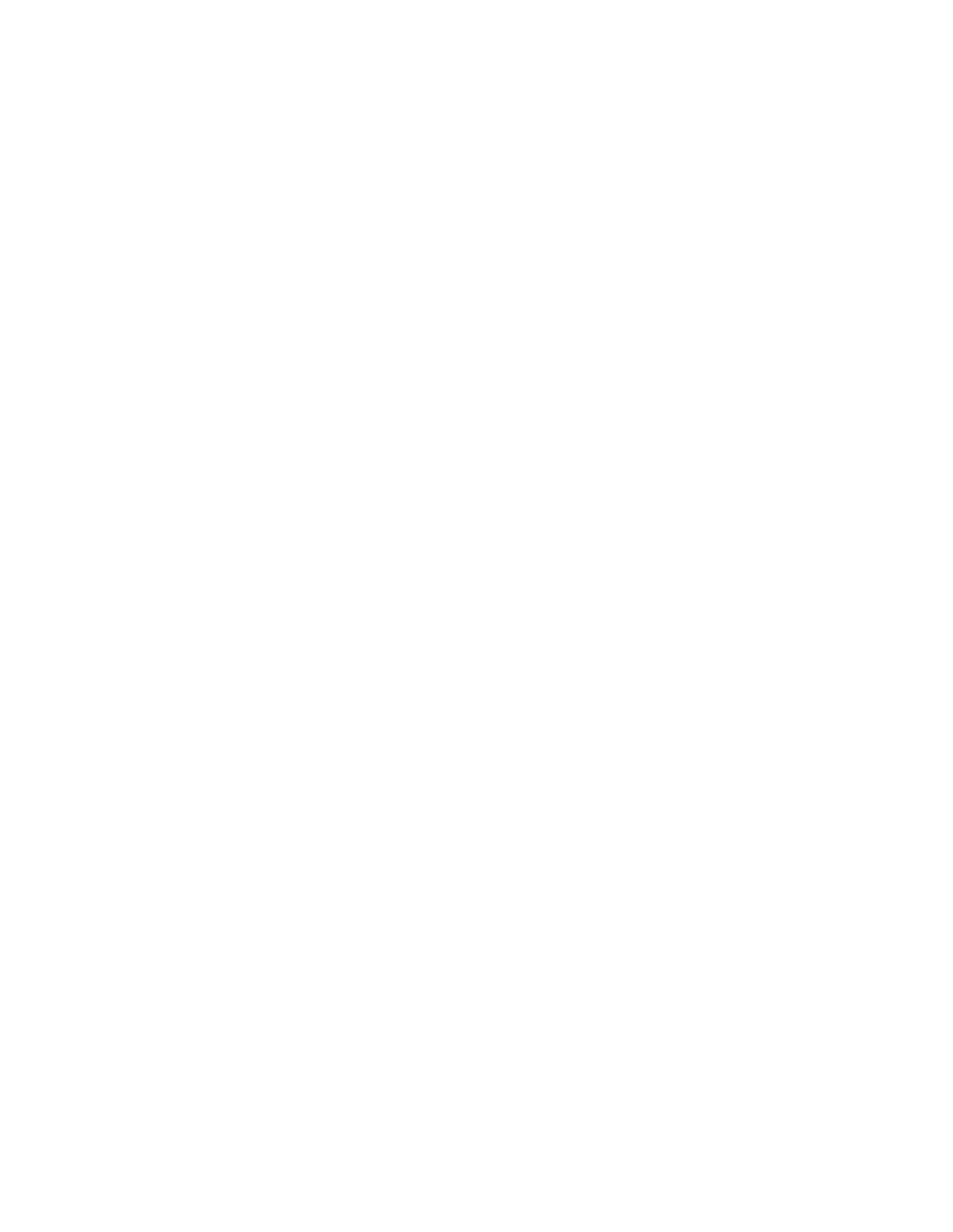### **BURKE, Justice.**

[¶1] The Riverview Heights Homeowners' Association filed suit against Christopher Rislov, seeking to enforce an amendment to the subdivision's restrictive covenants. Mr. Rislov contended that the amendment was invalid. The district court granted Mr. Rislov's motion for summary judgment, and the Association appealed. We affirm.

#### *ISSUE*

[¶2] The Association presents one issue: Did the district court err in ruling that the 2004 Amended Covenants are invalid as a matter of law?

### *FACTS*

[¶3] Riverview Heights is a residential subdivision located northwest of Riverton, Wyoming. In 1977, the developer filed and recorded restrictive covenants for the subdivision. In 1979, the developer again filed and recorded restrictive covenants.<sup>1</sup> The 1979 Covenants are nearly identical to the earlier ones, except for a provision for creating a homeowners' association, under which the Riverview Heights Homeowners' Association was formed. The two sets of restrictive covenants contain a provision, set forth in Paragraph 14 of each document, establishing how the covenants may be amended:

> The rights, duties, obligations and restrictions herein created are for the benefit of all of the land in said tract and they are and shall be irrevocable and perpetual until and unless revoked, obligated, modified or amended by instruments executed and acknowledged in the form prescribed for the execution of deeds by seventy-five (75) percent of the owners of the total acreage contained in this tract.

[¶4] In 2004, the Association filed and recorded an "Amendment to Restrictive Covenants on Use of Land in Riverview Heights Subdivision." The 2004 Amendment prohibited manufactured homes in the subdivision,<sup>2</sup> and provided that all construction in

<sup>&</sup>lt;sup>1</sup> Despite some technical errors in the documents, the parties agree, and the district court ruled, that both the 1977 and the 1979 covenants apply to all of the property in the subdivision.

 $2$  The Association seems to take the position that the 1977 and 1979 covenants were meant to prohibit all types of manufactured homes, and the 2004 Amendment was merely a clarification of that prohibition. However, the case before us deals only with the Association's effort to enforce the 2004 Amendment. The question of whether the 1977 and 1979 covenants prohibit manufactured homes is not before us, and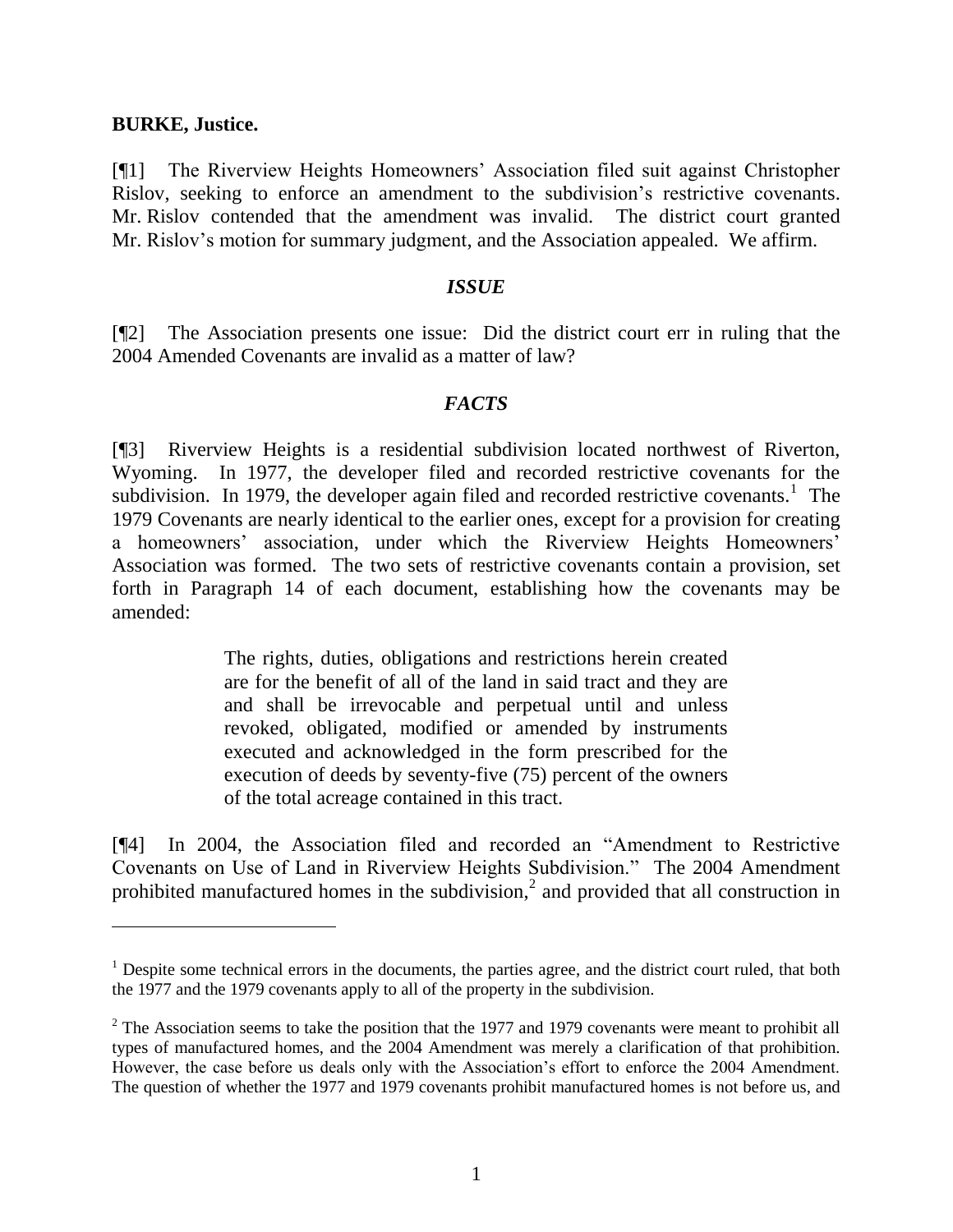the subdivision must be approved by the newly-created architectural control committee. The document was executed by the Association's officers, whose signatures were notarized. The document recited that at least 75% of the subdivision's landowners had approved of the amendment. Attached were thirty-four pages containing signatures of lot owners. Additional details about these signature pages will be reviewed in the discussion section.

[¶5] In 2007, Mr. Rislov purchased Lot 69 in the Riverview Heights Subdivision.<sup>3</sup> He began preparing the lot for a manufactured home. The Association contacted Mr. Rislov to inform him that the 2004 Amendment to the covenants prohibited manufactured homes and required approval of an architectural control committee before development. Mr. Rislov disagreed. Litigation ensued.

[¶6] The Association and Mr. Rislov presented their dispute to the district court in cross-motions for summary judgment. The district court ruled that the amendment was invalid because it had not been executed and acknowledged as required by the 1977 and 1979 Covenants. It granted summary judgment in favor of Mr. Rislov, and the Association appealed.

## *STANDARD OF REVIEW*

[¶7] We employ a familiar standard of review when considering a district court's summary judgment decision:

> Summary judgment is appropriate when there are no genuine issues of material fact and the moving party is entitled to judgment as a matter of law. W.R.C.P. 56(c); *Metz Beverage Co. v. Wyoming Beverages, Inc.*, 2002 WY 21, ¶ 9, 39 P.3d 1051, 1055 (Wyo. 2002). "A genuine issue of material fact exists when a disputed fact, if it were proven, would establish or refute an essential element of a cause of action or a defense that the parties have asserted." *Id*. Because summary judgment involves a purely legal determination, we undertake *de novo* review of a trial court's summary judgment decision. *Glenn v. Union Pacific R.R. Co.*, 2008 WY 16, ¶ 6, 176 P.3d 640, 642 (Wyo. 2008).

cannot be addressed in this decision.

 $\overline{a}$ 

 $3$  It is unclear if the lot is owned by Mr. Rislov or his company, Wyoming Renovations, Inc., doing business as Fairground Homes. The distinction does not affect our decision.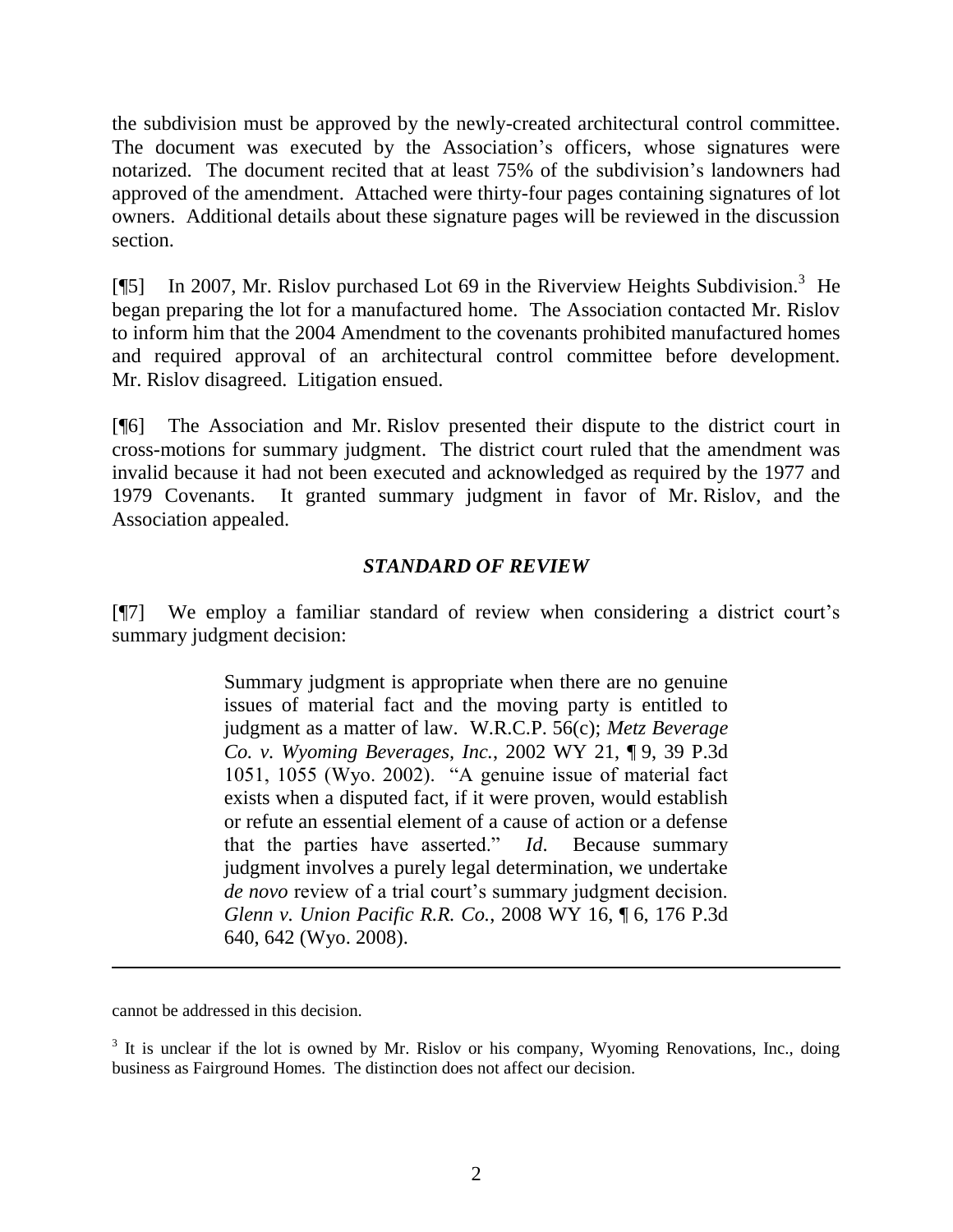*Jacobs Ranch Coal Co. v. Thunder Basin Coal Co., LLC*, 2008 WY 101, ¶ 8, 191 P.3d 125, 128-29 (Wyo. 2008). We view the facts from the vantage point most favorable to the party opposing the motion, and give that party the benefit of all favorable inferences that may fairly be drawn from the record. *Brumbaugh v. Mikelson Land Co.*, 2008 WY 66, ¶ 11, 185 P.3d 695, 701 (Wyo. 2008).

### *DISCUSSION*

[¶8] Restrictive covenants

are contractual in nature and are interpreted according to principles of contract law. *Goglio* [*v. Star Valley Ranch Ass'n*, 2002 WY 94,] ¶ 18, 48 P.3d [1072,] 1079 [(Wyo. 2002)]. A court's goal is to determine and effectuate the intention of the parties, especially the grantor or declarant. *Stevens v. Elk Run Homeowners' Ass'n, Inc.*, 2004 WY 63, ¶ 13, 90 P.3d 1162, 1166 (Wyo. 2004). We first examine the language of the covenants and give the words their plain and ordinary meaning. *Seven Lakes Dev. Co., L.L.C. v. Maxson*, 2006 WY 136, ¶ 10, 144 P.3d 1239, 1245 (Wyo. 2006). We consider the whole document and not just one clause or paragraph. *Stevens*, ¶ 13, 90 P.3d at 1166.

*Omohundro v. Sullivan*, 2009 WY 38, ¶ 9, 202 P.3d 1077, 1081 (Wyo. 2009).

[¶9] In determining whether the 2004 Amendment is valid, we must interpret this language from Paragraph 14:

> The rights, duties, obligations and restrictions herein created are for the benefit of all of the land in said tract and they are and shall be irrevocable and perpetual until and unless revoked, obligated, modified or amended by instruments executed and acknowledged in the form prescribed for the execution of deeds by seventy-five (75) percent of the owners of the total acreage contained in this tract.

We are mindful of our obligation to consider the documents in their entirety, but we have found no other pertinent or helpful provisions in the 1977 Covenants or the 1979 Covenants. We therefore narrow our focus to the provision quoted above.

[¶10] It is plain enough that Paragraph 14 requires that any instruments amending the covenants must be "executed and acknowledged in the form prescribed for the execution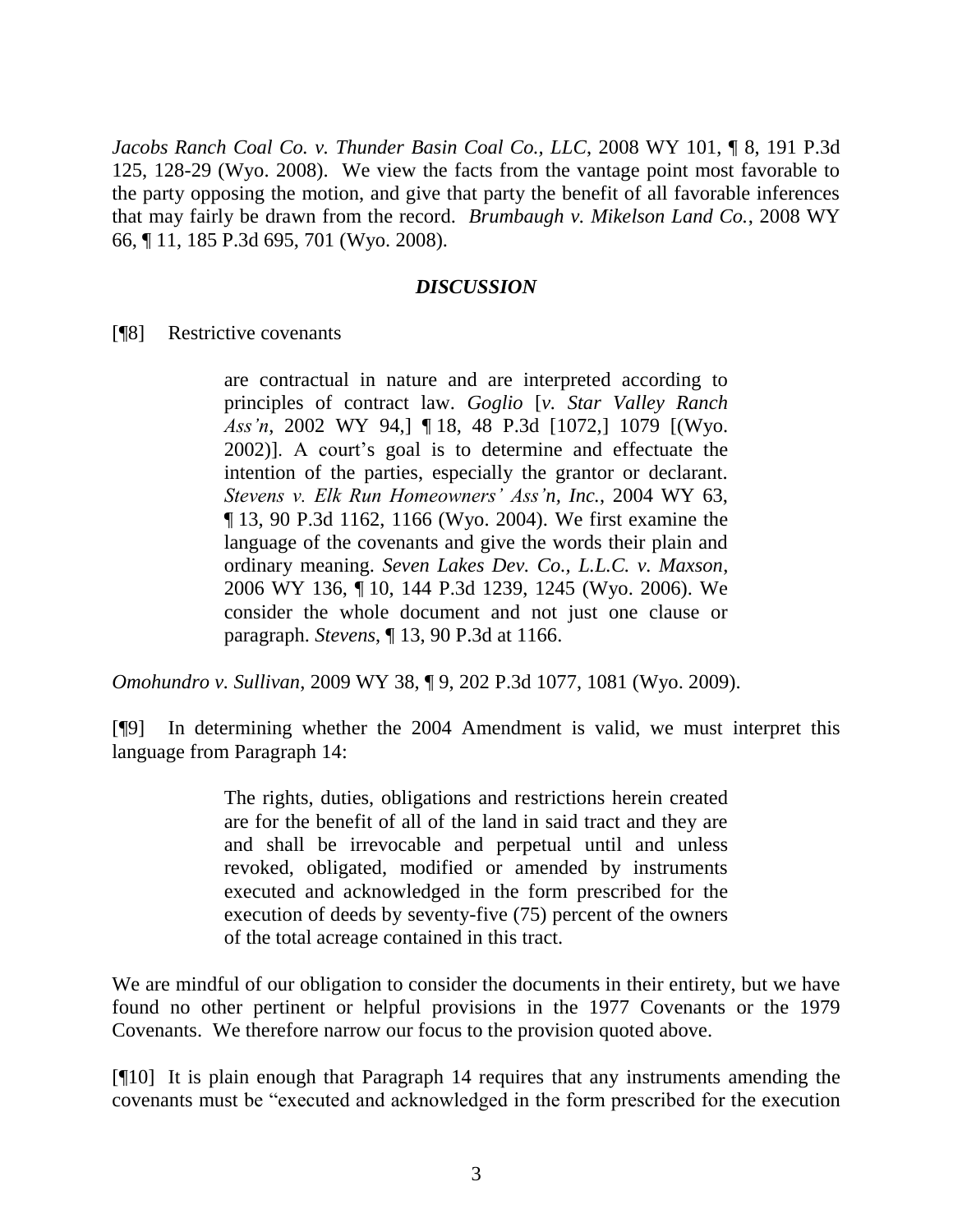of deeds." The parties agree that the prescribed form for the execution of deeds is set forth in Wyo. Stat. Ann. § 34-1-113 (2008), which provides that "Execution of deeds, mortgages or other conveyances of lands, or any interest in lands, shall be acknowledged by the party or parties executing same, before any notarial officer."<sup>4</sup> The parties disagree, however, about whose signatures must be notarized.

[¶11] The Association contends that the 2004 Amendment complied with Paragraph 14 because the Association's officers signed the document, and their signatures were notarized. On this basis, the Association contends that the 2004 Amendment is valid as a matter of law, and the district court should have granted the Association's motion for summary judgment. The Association further contends that Paragraph 14 is, at the very least, ambiguous. On this basis, the Association contends that the district court erred in granting summary judgment to Mr. Rislov.

[¶12] We are unconvinced by the Association's contentions, because we find them contrary to the plain language of Paragraph 14. In simplified form, the language provides that an amendment requires "instruments executed and acknowledged . . . by seventy-five (75) percent of the owners." This language is not ambiguous or subject to alternative interpretations. It requires execution and acknowledgement by the owners. Execution and acknowledgement by the Association's officers do not satisfy this requirement. Like the district court, we find no other provisions in the restrictive covenants authorizing the Association's officers to act on behalf of the owners to amend the covenants.

[¶13] Because we do not accept the Association's main contentions, we also reject several of their supporting arguments. For example, they assert that the 2004 Amendment complied with the statutory requirements for execution and acknowledgement, as proven by the fact that the county clerk accepted it for filing. The clerk's filing of the document may suggest that the 2004 Amendment complied with Wyo. Stat. Ann. § 34-1-113. It does not prove that the 2004 Amendment complied with Paragraph 14 of the restrictive covenants.

[¶14] As another example, the Association asserts that its officers had inherent authority to impose the 2004 Amendment. They cite several cases from other jurisdictions suggesting that homeowners' associations possess some inherent authorities. However, not one of the cases includes the power to amend restrictive covenants among those inherent authorities. Typical is *Conestoga Pines Homeowners' Ass'n v. Black*, 689 P.2d

 $\overline{a}$ 

<sup>&</sup>lt;sup>4</sup> The version of the statute in effect when the 2004 Amendment was filed also allowed for acknowledgement before certain court personnel or a county clerk, in addition to a notary. *See* 2008 Wyo. Sess. Laws ch. 20, § 2. Because the signatures at issue in this case were either acknowledged by a notary or not acknowledged at all, the change to the statute has no significance here.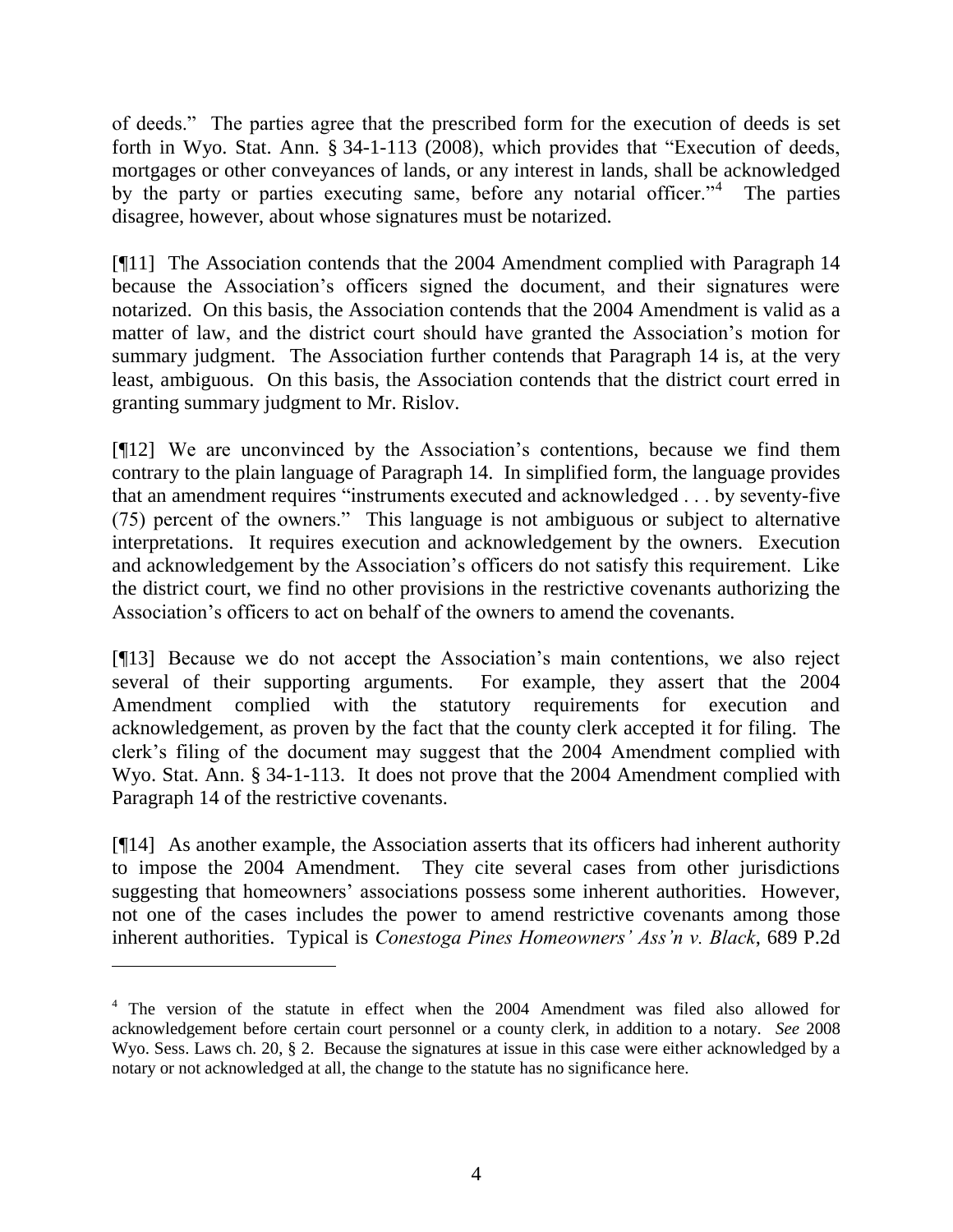1176, 1178 (Colo. App. 1984), in which the court recognized a homeowners' association's authority to enforce restrictive covenants, but did not mention any authority to amend those covenants. We are more strongly persuaded by a case from our own jurisdiction, in which we quoted this commentary with approval:

> Homeowners associations serve three primary functions: levying and collecting assessments; managing and maintaining common property for the benefit of residents; and enforcing covenants that govern developments. They derive authority to carry out these functions from several documents, including the declaration of covenants, conditions, and restrictions (CC&Rs), the association's bylaws and articles of incorporation, and the deeds to the property within a development.

*Goglio v. Star Valley Ranch Ass'n*, 2002 WY 94, ¶ 17, 48 P.3d 1072, 1078 (Wyo. 2002), quoting Casey J. Little, *Riss v. Angel: Washington Remodels the Framework for Interpreting Restrictive Covenants*, 73 Wash. L.Rev. 433, 437 (1998).

[¶15] The covenants under review in *Goglio* allowed the association to levy a special assessment upon an affirmative vote of two-thirds of its members. We observed that, "Implicit in the [covenant] language that requires approval of [two-thirds] of the members of the Association for the imposition of a special assessment *is the proposition that a special assessment cannot be levied without the requisite approval*." *Goglio*, ¶ 25, 48 P.3d at 1081 (emphasis added). The covenants for Riverview Heights allow amendment to the covenants upon approval of 75% of the lot owners. Implicit is the proposition that the Association's officers, regardless of any inherent powers they might exercise, cannot amend the covenants without the requisite approval of 75% of the lot owners.

[¶16] As its next contention, the Association claims that Mr. Rislov is equitably estopped from challenging the validity of the 2004 Amendment. However, the cases cited by the Association do not apply here. The Association relies on *McCarthy v. Union Pacific Ry. Co.*, 131 P.2d 326, 332 (Wyo. 1942) for the general proposition that a grantee is estopped by the promises of his grantor where the grantee had notice of the promise. The Association contends that Mr. Rislov's grantor, the former owner of Lot 69, approved of the 2004 Amendment, and that Mr. Rislov had, at a minimum, constructive notice of that fact. However, in *McCarthy* there was no dispute that the grantor's promise was valid. The question was whether that valid promise was binding on the grantee. In the present case, the 2004 Amendment was not approved by a sufficient number of lot owners. It never became binding on Mr. Rislov's grantor, whether or not the grantor approved it or "promised" to abide by it. It does not bind Mr. Rislov, whether or not he had notice of it.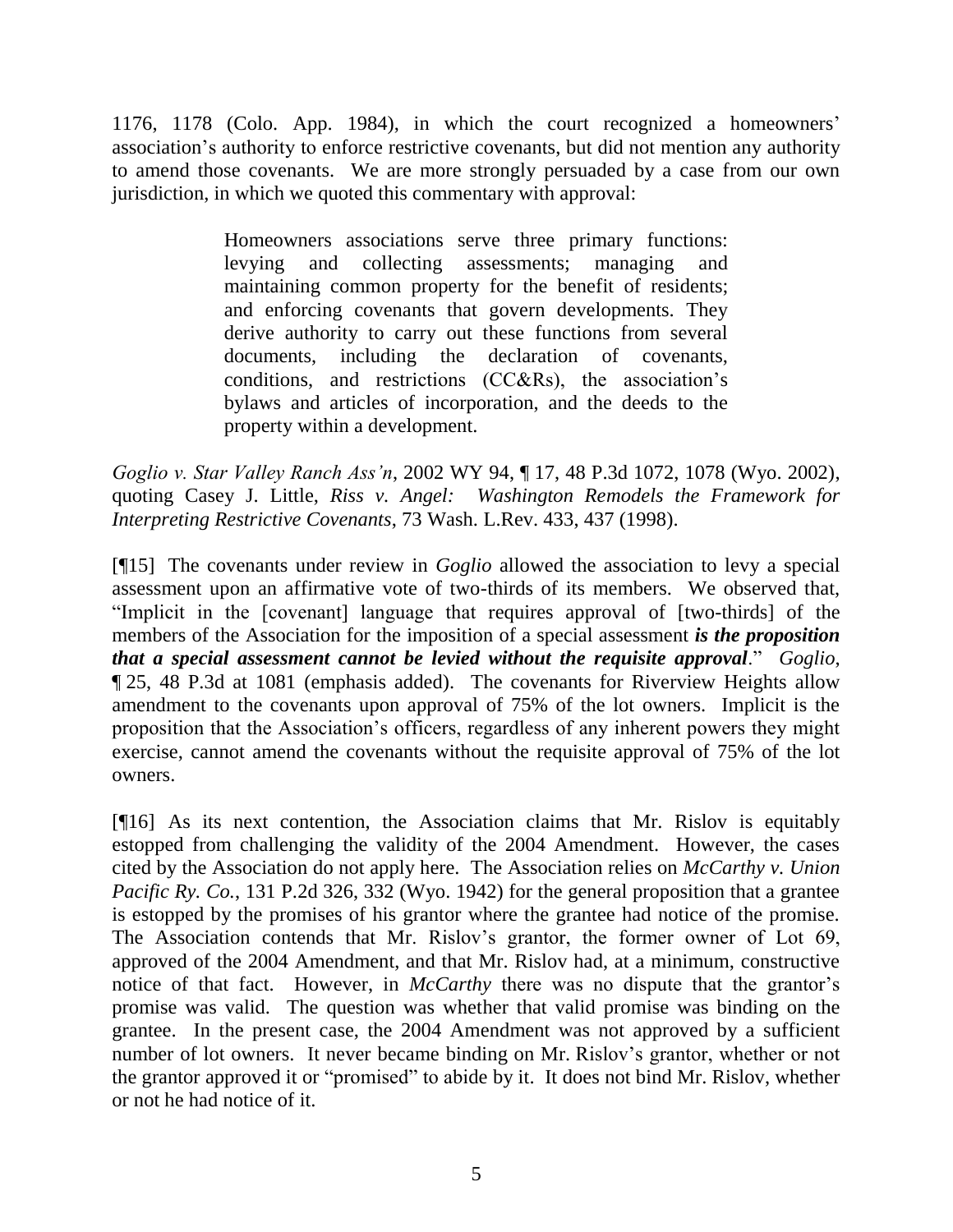[¶17] Similarly, the Association relies on *Bowers Welding and Hotshot, Inc. v. Bromley*, 699 P.2d 299 (Wyo. 1985), for the general rule that restrictive covenants with legal deficiencies may still be enforced in equity so long as a grantee has notice of the agreement. In *Bowers Welding*, however, the question was not whether the restrictive covenants were valid, but whether a mistake in the legal description rendered the covenants inapplicable to the particular lot in question. Again, the present case involves the underlying validity of the 2004 Amendment, not its applicability to Mr. Rislov's lot. Applying the cases cited by the Association to the question at issue here, we cannot conclude that Mr. Rislov is estopped in equity from challenging the validity of the 2004 Amendment.

[¶18] We turn finally to the Association's contention that the language of Paragraph 14 is ambiguous, in that it can reasonably be read to allow different ways of counting the owners' votes. It could allow one vote per owner, regardless of how many lots he or she owns. This, apparently, is the interpretation reached by the district court. However, the Association contends that it could also allow one vote per lot, so that an owner of three lots, for example, receives three votes.<sup>5</sup> It is unnecessary to resolve this ambiguity, or even to decide whether an ambiguity exists, because the result is the same either way the votes are counted.

[¶19] There are 96 lots in the Riverview Heights Subdivision. The parties seem to agree that, at the time the 2004 Amendment was filed, there were 43 different owners of the 96 lots. Attached to the 2004 Amendment are signature pages purporting to reflect approval of the amendment. Several of the signature pages are not notarized. Signature pages that are not notarized are not properly executed and acknowledged, and we therefore agree with the district court that these signature pages are ineffective as approvals of the 2004 Amendment.

[¶20] Subtracting out the ineffective approvals, the remaining approvals represent 19 owners of 61 lots. Without deciding the point, we will treat all of these remaining approvals as valid. <sup>6</sup> The valid approvals represent 19 of the total 43 owners, or 44%.

 $\overline{a}$ 

 $<sup>5</sup>$  It has also been suggested the phrase "total acreage" in Paragraph 14 could lend itself to allowing one</sup> vote per acre. We reject that interpretation because the plain language of Paragraph 14 requires approval "by seventy-five (75) percent *of the owners* of the total acreage." (Emphasis added.)

<sup>&</sup>lt;sup>6</sup> Mr. Rislov challenges the validity of the approvals of two additional owners. One of the signature pages includes the signature of only one of the two owners. One owner of several lots submitted an affidavit stating that she had approved of the amendment process, but not of the 2004 Amendment itself. Based on our calculations, however, it makes no difference if we treat these two owners' approvals as valid.